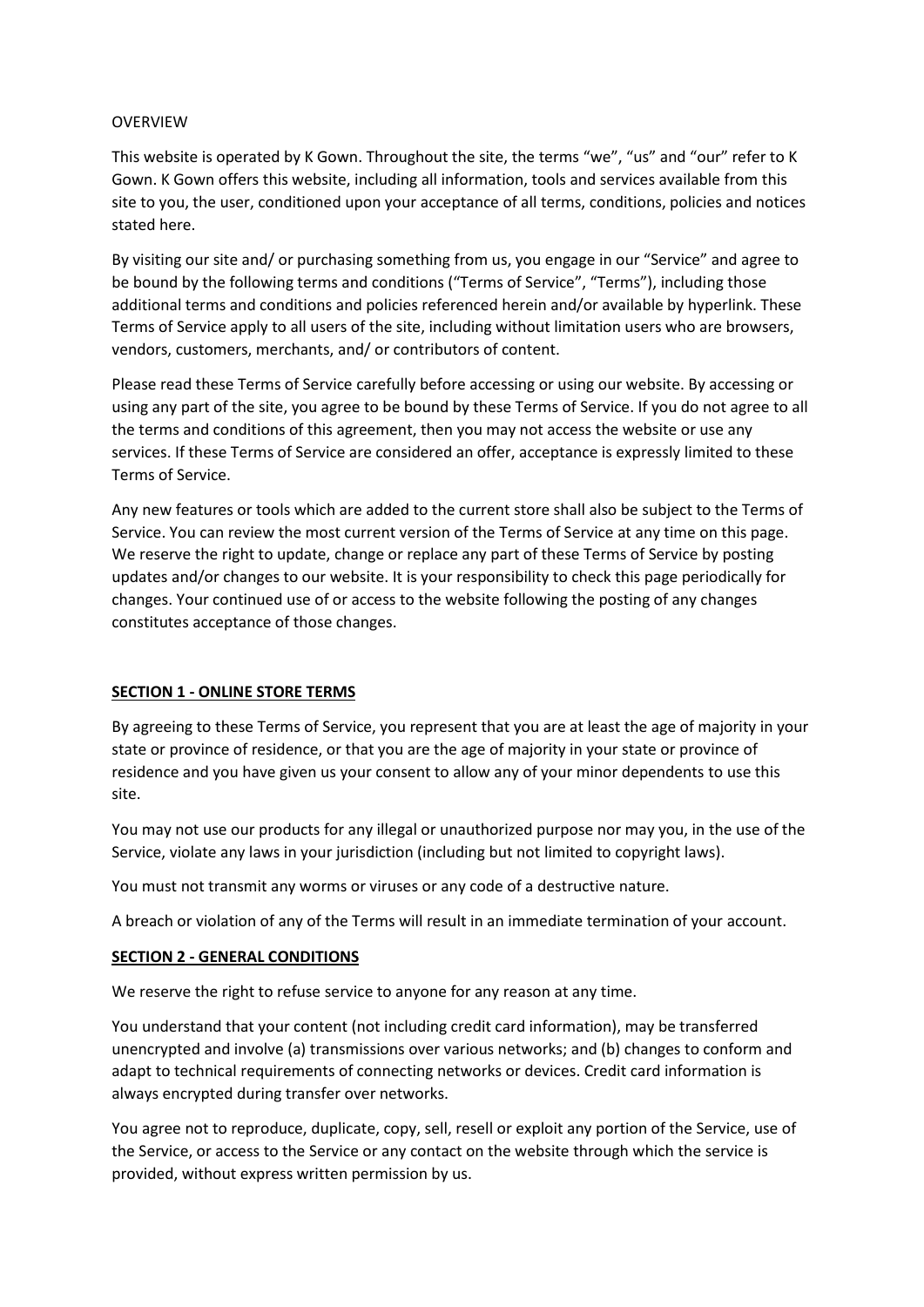The headings used in this agreement are included for convenience only and will not limit or otherwise affect these Terms.

## **SECTION 3 - ACCURACY, COMPLETENESS AND TIMELINESS OF INFORMATION**

We are not responsible if information made available on this site is not accurate, complete or current. The material on this site is provided for general information only and should not be relied upon or used as the sole basis for making decisions without consulting primary, more accurate, more complete or more timely sources of information. Any reliance on the material on this site is at your own risk.

This site may contain certain historical information. Historical information, necessarily, is not current and is provided for your reference only. We reserve the right to modify the contents of this site at any time, but we have no obligation to update any information on our site. You agree that it is your responsibility to monitor changes to our site.

## **SECTION 4 - MODIFICATIONS TO THE SERVICE AND PRICES**

Prices for our products are subject to change without notice.

We reserve the right at any time to modify or discontinue the Service (or any part or content thereof) without notice at any time.

We shall not be liable to you or to any third-party for any modification, price change, suspension or discontinuance of the Service.

## **SECTION 5 - PRODUCTS OR SERVICES (if applicable)**

Certain products or services may be available exclusively online through the website. These products or services may have limited quantities and are subject to return or exchange only according to our Return Policy.

We have made every effort to display as accurately as possible the colors and images of our products that appear at the store. We cannot guarantee that your computer monitor's display of any color will be accurate.

We reserve the right, but are not obligated, to limit the sales of our products or Services to any person, geographic region or jurisdiction. We may exercise this right on a case-by-case basis. We reserve the right to limit the quantities of any products or services that we offer. All descriptions of products or product pricing are subject to change at anytime without notice, at the sole discretion of us. We reserve the right to discontinue any product at any time. Any offer for any product or service made on this site is void where prohibited.

We do not warrant that the quality of any products, services, information, or other material purchased or obtained by you will meet your expectations, or that any errors in the Service will be corrected.

#### **SECTION 6 - ACCURACY OF BILLING AND ACCOUNT INFORMATION**

We reserve the right to refuse any order you place with us. We may, in our sole discretion, limit or cancel quantities purchased per person, per household or per order. These restrictions may include orders placed by or under the same customer account, the same credit card, and/or orders that use the same billing and/or shipping address. In the event that we make a change to or cancel an order, we may attempt to notify you by contacting the e-mail and/or billing address/phone number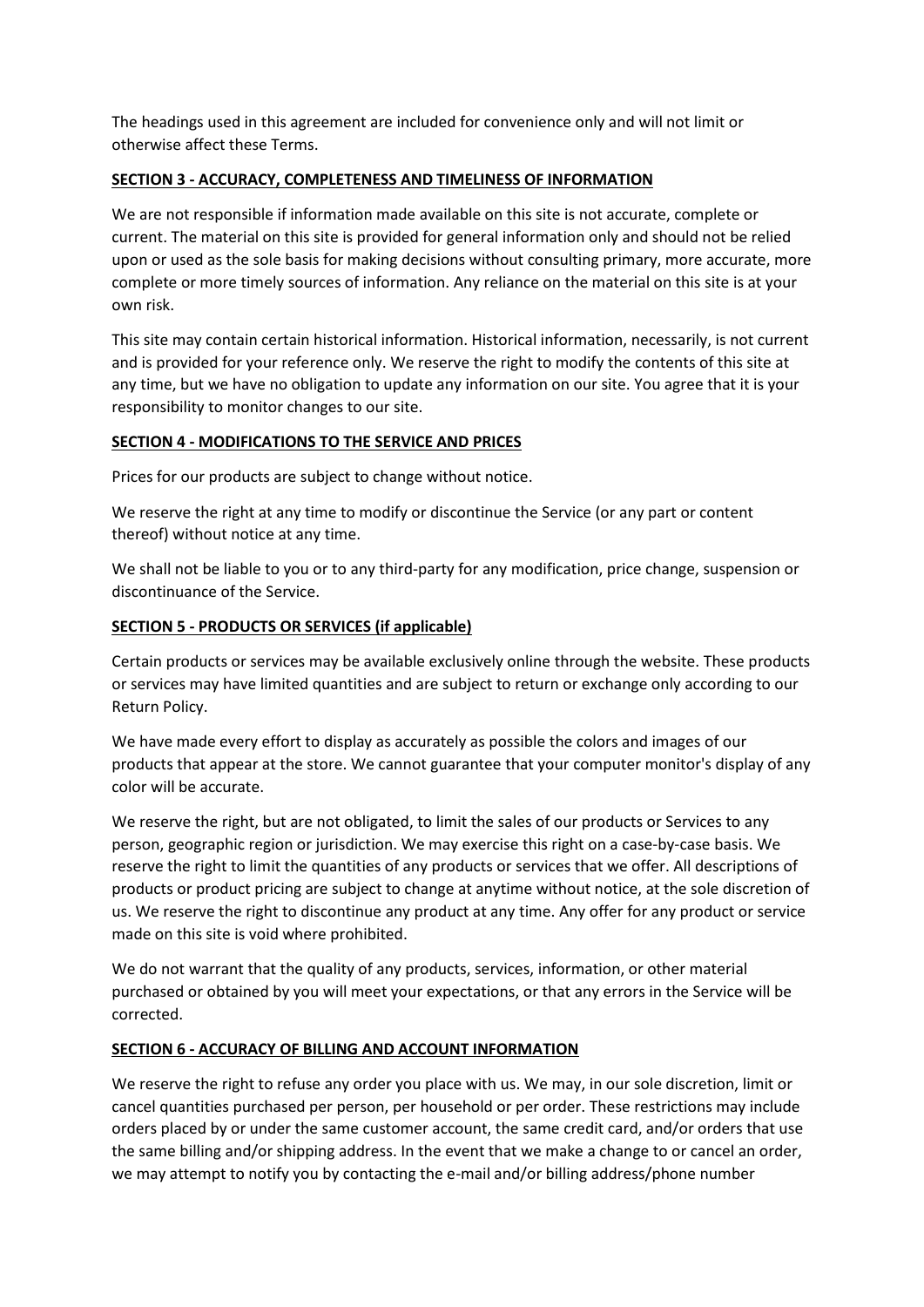provided at the time the order was made. We reserve the right to limit or prohibit orders that, in our sole judgment, appear to be placed by dealers, resellers or distributors.

You agree to provide current, complete and accurate purchase and account information for all purchases made at our store. You agree to promptly update your account and other information, including your email address and credit card numbers and expiration dates, so that we can complete your transactions and contact you as needed.

For more detail, please review our Returns Policy.

### **SECTION 7 - OPTIONAL TOOLS**

We may provide you with access to third-party tools over which we neither monitor nor have any control nor input.

You acknowledge and agree that we provide access to such tools "as is" and "as available" without any warranties, representations or conditions of any kind and without any endorsement. We shall have no liability whatsoever arising from or relating to your use of optional third-party tools.

Any use by you of optional tools offered through the site is entirely at your own risk and discretion and you should ensure that you are familiar with and approve of the terms on which tools are provided by the relevant third-party provider(s).

We may also, in the future, offer new services and/or features through the website (including, the release of new tools and resources). Such new features and/or services shall also be subject to these Terms of Service.

#### **SECTION 8 - THIRD-PARTY LINKS**

Certain content, products and services available via our Service may include materials from thirdparties.

Third-party links on this site may direct you to third-party websites that are not affiliated with us. We are not responsible for examining or evaluating the content or accuracy and we do not warrant and will not have any liability or responsibility for any third-party materials or websites, or for any other materials, products, or services of third-parties.

We are not liable for any harm or damages related to the purchase or use of goods, services, resources, content, or any other transactions made in connection with any third-party websites. Please review carefully the third-party's policies and practices and make sure you understand them before you engage in any transaction. Complaints, claims, concerns, or questions regarding thirdparty products should be directed to the third-party.

K Gown or any of its affiliates or third party vendors shall have the rights to use the any photos taken of the Customer in online and offline marketing collaterals and channels, for stock and selfpromotional purposes, including but not limited to, printed materials, web and printed portfolio use, as well as use in contests and any future media that may be invented.

#### **SECTION 9 - USER COMMENTS, FEEDBACK AND OTHER SUBMISSIONS**

If, at our request, you send certain specific submissions (for example contest entries) or without a request from us you send creative ideas, suggestions, proposals, plans, or other materials, whether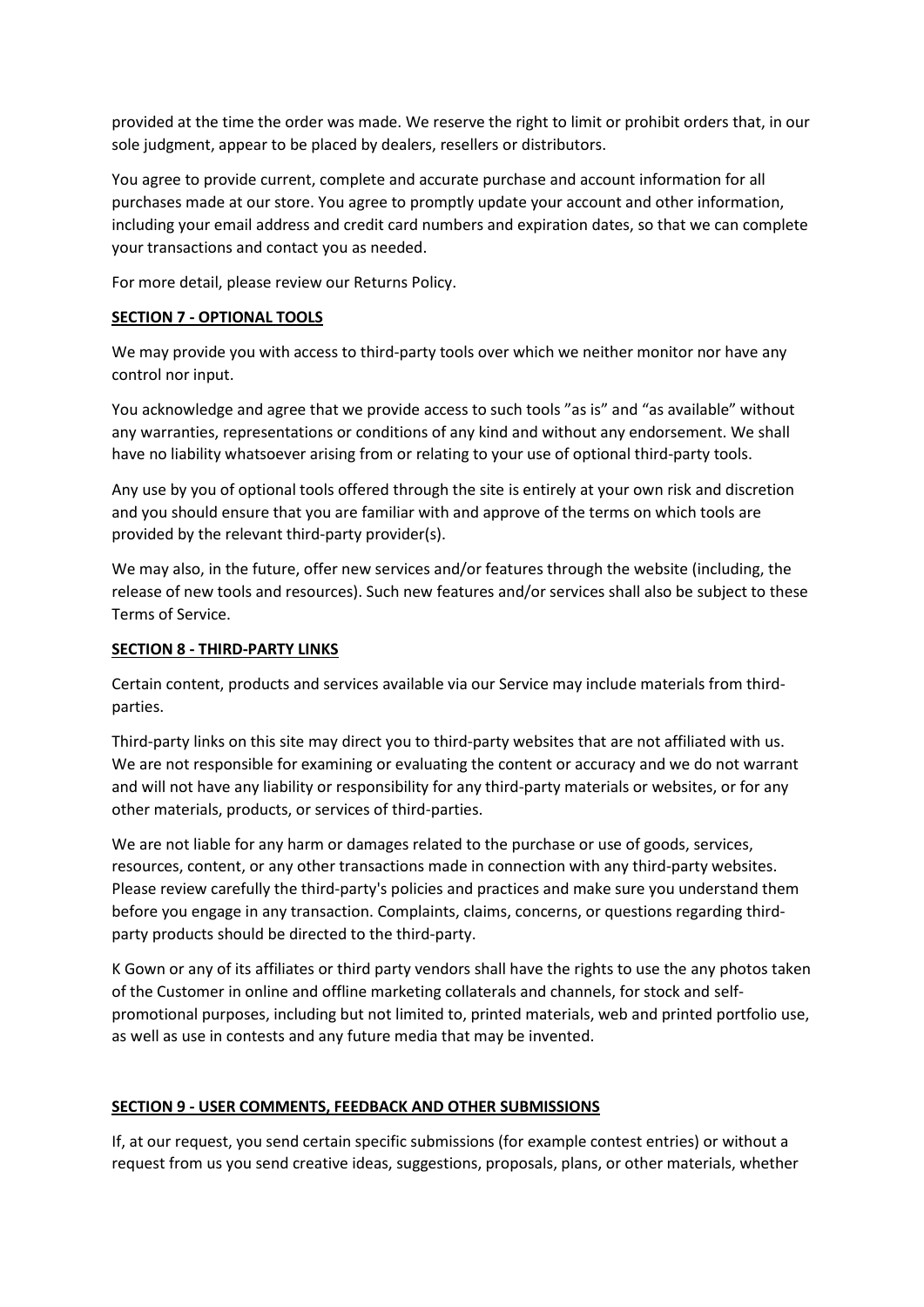online, by email, by postal mail, or otherwise (collectively, 'comments'), you agree that we may, at any time, without restriction, edit, copy, publish, distribute, translate and otherwise use in any medium any comments that you forward to us. We are and shall be under no obligation (1) to maintain any comments in confidence; (2) to pay compensation for any comments; or (3) to respond to any comments.

We may, but have no obligation to, monitor, edit or remove content that we determine in our sole discretion are unlawful, offensive, threatening, libelous, defamatory, pornographic, obscene or otherwise objectionable or violates any party's intellectual property or these Terms of Service.

You agree that your comments will not violate any right of any third-party, including copyright, trademark, privacy, personality or other personal or proprietary right. You further agree that your comments will not contain libelous or otherwise unlawful, abusive or obscene material, or contain any computer virus or other malware that could in any way affect the operation of the Service or any related website. You may not use a false e-mail address, pretend to be someone other than yourself, or otherwise mislead us or third-parties as to the origin of any comments. You are solely responsible for any comments you make and their accuracy. We take no responsibility and assume no liability for any comments posted by you or any third-party.

## **SECTION 10 - PERSONAL INFORMATION**

Your submission of personal information through the store is governed by our Privacy Policy. To view our Privacy Policy.

#### **SECTION 11 – FORCE MAJEURE**

K Gown will not have any liability or deemed to be in breach of this Agreement for any delays or failures in performance of this Agreement, which result from circumstances beyond the reasonable control of K Gown. This may include, but not limited to events such as:-

1. loss, damage, theft and/or failure of K Gown or its third party's equipment or products;

2. fire, flood, earthquake, storm, hurricane or other natural disaster;

3. war, invasion, acts of foreign enemies, hostilities (whether war is declared or not), rebellion, revolution, insurrection, military or usurped power or confiscation, terrorist activities;

4. nationalisation, government sanction, blockage, embargo, labor dispute, strike, lockout; and/or

5. failure of electricity or other civil services

#### **SECTION 12 - ERRORS, INACCURACIES AND OMISSIONS**

Occasionally there may be information on our site or in the Service that contains typographical errors, inaccuracies or omissions that may relate to product descriptions, pricing, promotions, offers, product shipping charges, transit times and availability. We reserve the right to correct any errors, inaccuracies or omissions, and to change or update information or cancel orders if any information in the Service or on any related website is inaccurate at any time without prior notice (including after you have submitted your order).

We undertake no obligation to update, amend or clarify information in the Service or on any related website, including without limitation, pricing information, except as required by law. No specified update or refresh date applied in the Service or on any related website, should be taken to indicate that all information in the Service or on any related website has been modified or updated.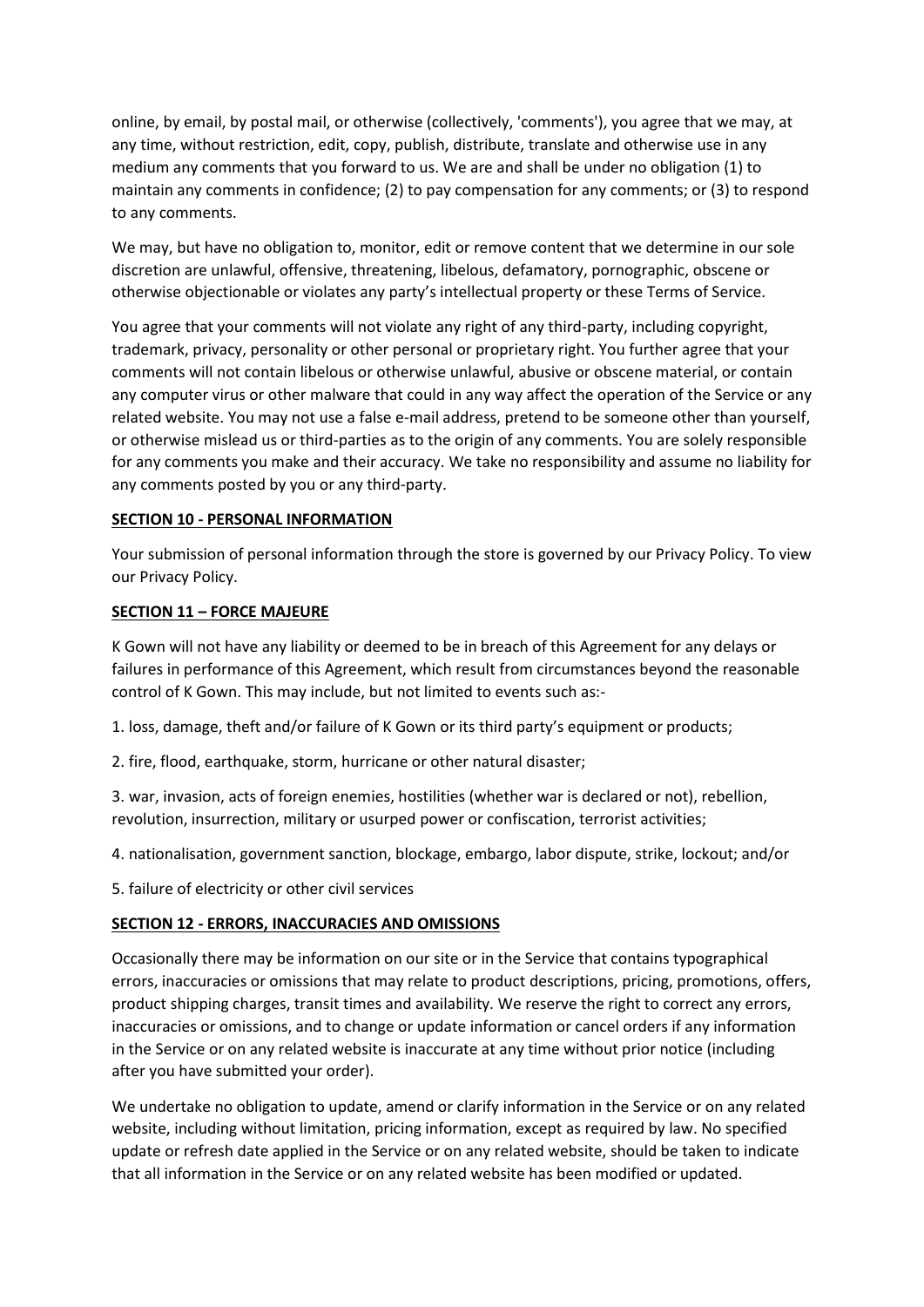#### **SECTION 13 - PROHIBITED USES**

In addition to other prohibitions as set forth in the Terms of Service, you are prohibited from using the site or its content: (a) for any unlawful purpose; (b) to solicit others to perform or participate in any unlawful acts; (c) to violate any international, federal, provincial or state regulations, rules, laws, or local ordinances; (d) to infringe upon or violate our intellectual property rights or the intellectual property rights of others; (e) to harass, abuse, insult, harm, defame, slander, disparage, intimidate, or discriminate based on gender, sexual orientation, religion, ethnicity, race, age, national origin, or disability; (f) to submit false or misleading information; (g) to upload or transmit viruses or any other type of malicious code that will or may be used in any way that will affect the functionality or operation of the Service or of any related website, other websites, or the Internet; (h) to collect or track the personal information of others; (i) to spam, phish, pharm, pretext, spider, crawl, or scrape; (j) for any obscene or immoral purpose; or (k) to interfere with or circumvent the security features of the Service or any related website, other websites, or the Internet. We reserve the right to terminate your use of the Service or any related website for violating any of the prohibited uses.

## **SECTION 14 - DISCLAIMER OF WARRANTIES; LIMITATION OF LIABILITY**

We do not guarantee, represent or warrant that your use of our service will be uninterrupted, timely, secure or error-free.

We do not warrant that the results that may be obtained from the use of the service will be accurate or reliable.

You agree that from time to time we may remove the service for indefinite periods of time or cancel the service at any time, without notice to you.

You expressly agree that your use of, or inability to use, the service is at your sole risk. The service and all products and services delivered to you through the service are (except as expressly stated by us) provided 'as is' and 'as available' for your use, without any representation, warranties or conditions of any kind, either express or implied, including all implied warranties or conditions of merchantability, merchantable quality, fitness for a particular purpose, durability, title, and noninfringement.

In no case shall K Gown, our directors, officers, employees, affiliates, agents, contractors, interns, suppliers, service providers or licensors be liable for any injury, loss, claim, or any direct, indirect, incidental, punitive, special, or consequential damages of any kind, including, without limitation lost profits, lost revenue, lost savings, loss of data, replacement costs, or any similar damages, whether based in contract, tort (including negligence), strict liability or otherwise, arising from your use of any of the service or any products procured using the service, or for any other claim related in any way to your use of the service or any product, including, but not limited to, any errors or omissions in any content, or any loss or damage of any kind incurred as a result of the use of the service or any content (or product) posted, transmitted, or otherwise made available via the service, even if advised of their possibility. Because some states or jurisdictions do not allow the exclusion or the limitation of liability for consequential or incidental damages, in such states or jurisdictions, our liability shall be limited to the maximum extent permitted by law.

#### **SECTION 15 - INDEMNIFICATION**

You agree to indemnify, defend and hold harmless K Gown and our parent, subsidiaries, affiliates, partners, officers, directors, agents, contractors, licensors, service providers, subcontractors, suppliers, interns and employees, harmless from any claim or demand, including reasonable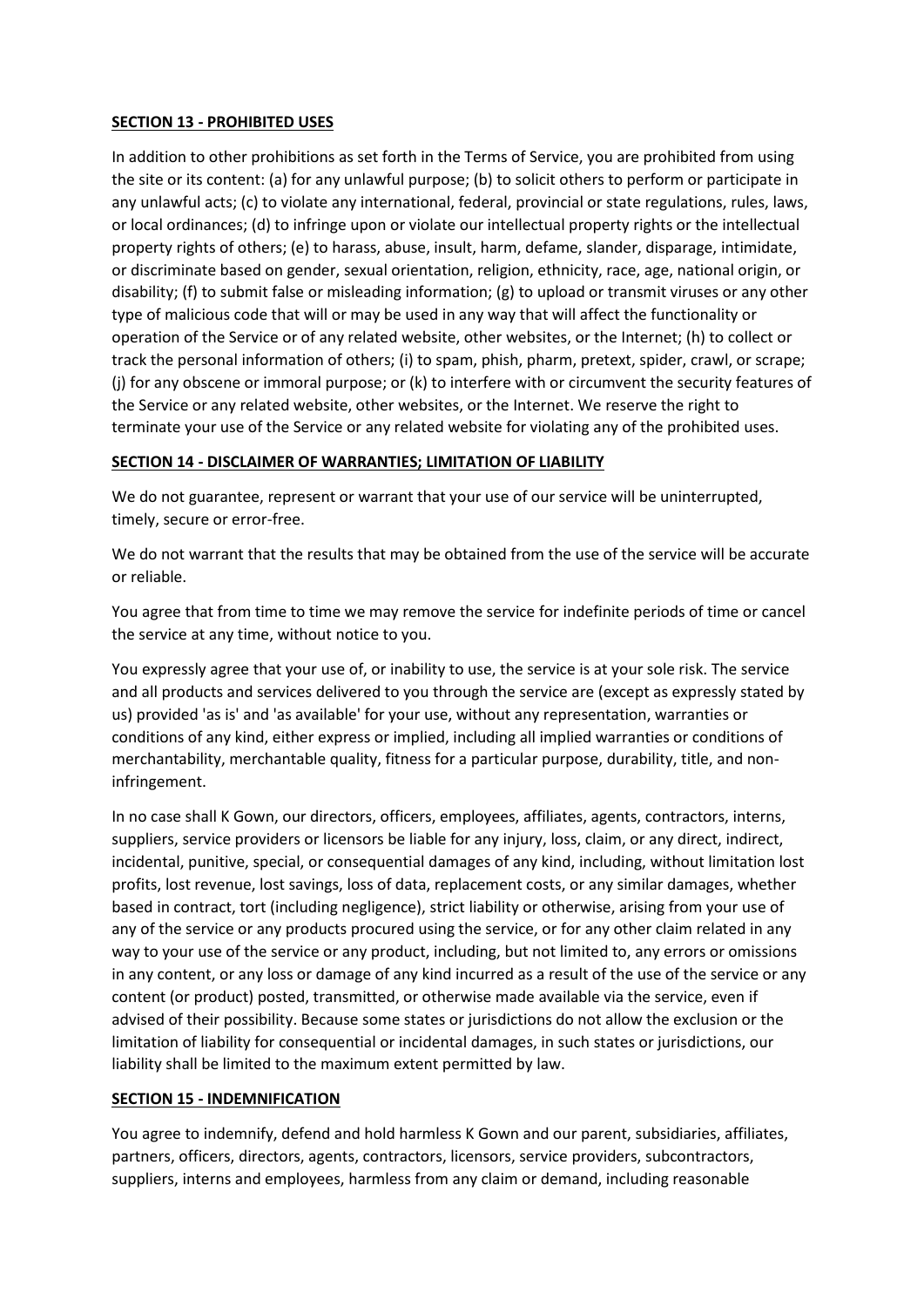attorneys' fees, made by any third-party due to or arising out of your breach of these Terms of Service or the documents they incorporate by reference, or your violation of any law or the rights of a third-party.

## **SECTION 16 - SEVERABILITY**

In the event that any provision of these Terms of Service is determined to be unlawful, void or unenforceable, such provision shall nonetheless be enforceable to the fullest extent permitted by applicable law, and the unenforceable portion shall be deemed to be severed from these Terms of Service, such determination shall not affect the validity and enforceability of any other remaining provisions.

## **SECTION 17 – PAYMENT**

All payments by the Customer are non-refundable and non-transferable in the event of cancellation of any products and/or services or the cancellation of the Contract.

In the event of late payment or non-payment where the payment of the contract amount is not received, or the payment is declined by the milestones stated, K Gown shall be entitled, without any prejudice to any other right or remedy:-

1. not to provide any further services or part of the services;

2. to require that the Customer make a payment in advance of any services or part of the Package services not yet supplied;

3. to terminate the contract without any further obligations to the Customer and to retain any monies already paid; and/or

4. not to provide any materials, services, or rental items due in the Package until such payment is made.

# **SECTION 18 - TERMINATION**

The obligations and liabilities of the parties incurred prior to the termination date shall survive the termination of this agreement for all purposes.

These Terms of Service are effective unless and until terminated by either you or us. You may terminate these Terms of Service at any time by notifying us that you no longer wish to use our Services, or when you cease using our site.

If in our sole judgment you fail, or we suspect that you have failed, to comply with any term or provision of these Terms of Service, we also may terminate this agreement at any time without notice and you will remain liable for all amounts due up to and including the date of termination; and/or accordingly may deny you access to our Services (or any part thereof).

#### **SECTION 19 - ENTIRE AGREEMENT**

The failure of us to exercise or enforce any right or provision of these Terms of Service shall not constitute a waiver of such right or provision.

These Terms of Service and any policies or operating rules posted by us on this site or in respect to The Service constitutes the entire agreement and understanding between you and us and govern